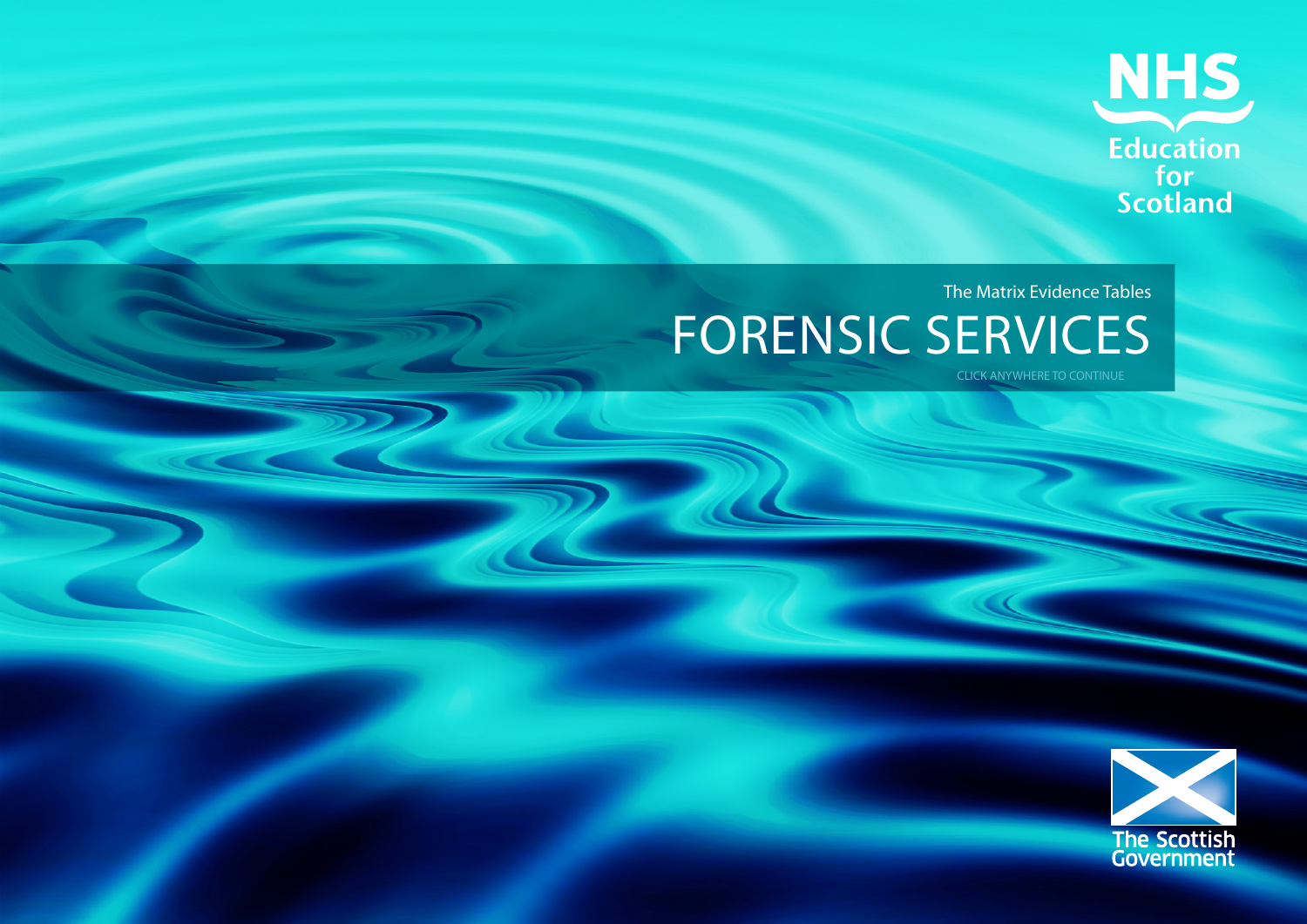### INDEX

- > INTRODUCTION
- ANGER-RELATED AGGRESSION
- SERIOUS (GENERAL) VIOLENCE
- SEXUAL OFFENDING
- GENERAL OFFENDING BEHAVIOUR
- S CONTRIBUTORS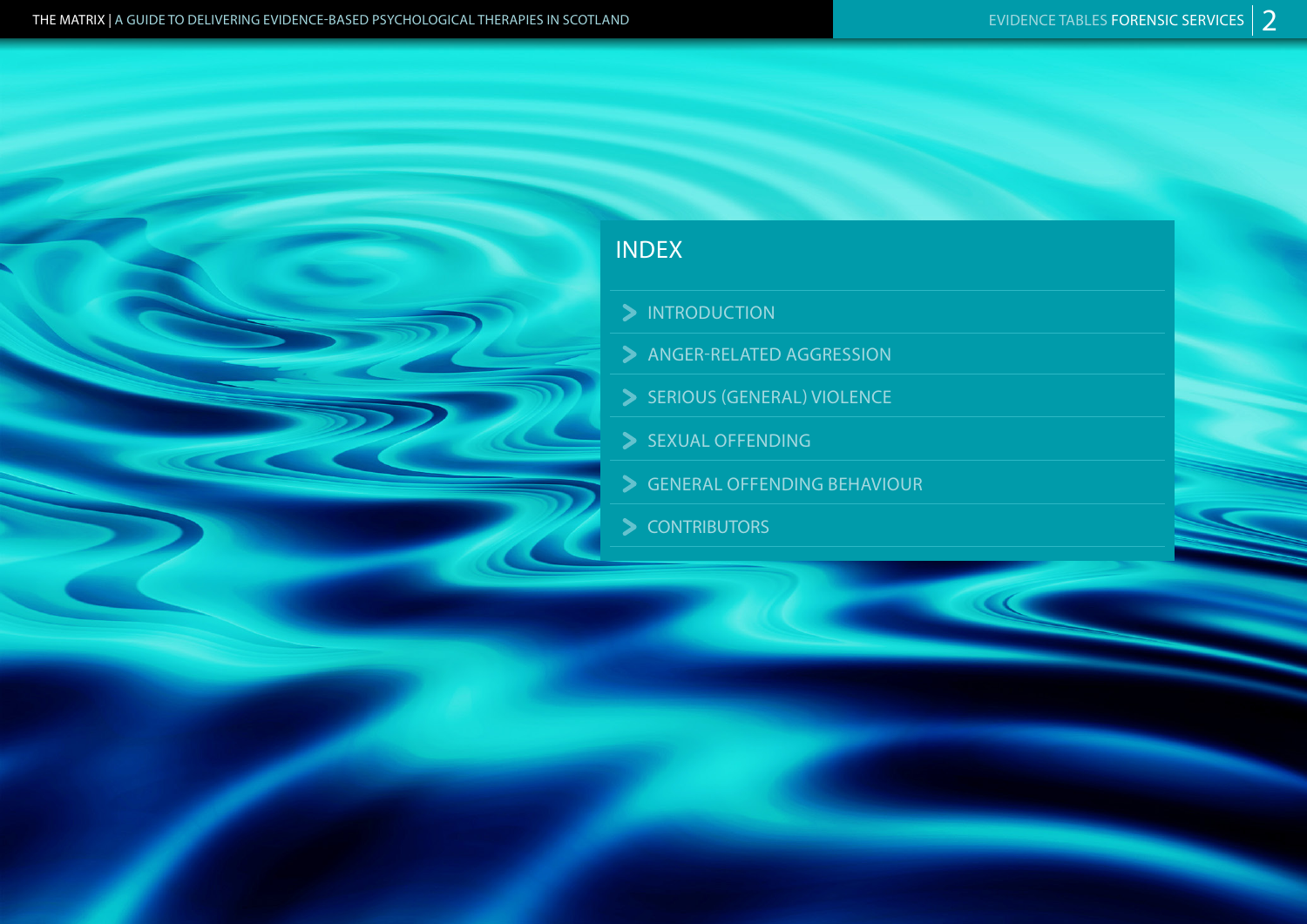THIS SECTION APPLIES TO PATIENTS WHO PRESENT A RISK OF SERIOUS HARM TO OTHERS SUCH THAT THEY REQUIRE SPECIALIST 'FORENSIC' EXPERTISE IN THEIR MANAGEMENT. 'FORENSIC PATIENTS' ARE SOMETIMES REFERRED TO AS MENTALLY DISORDERED OFFENDERS ALTHOUGH NOT ALL HAVE CRIMINAL CONVICTIONS. THEY MAY BE MANAGED IN SECURE HOSPITAL SETTINGS OR BY COMMUNITY MENTAL HEALTH SERVICES.

The majority of forensic patients also present with

personality disorder, co-morbid with mental illness, substance misuse and/or cognitive deficits. Such highly complex and enduring problems demand highly specialist, individually tailored psychological interventions delivered by practitioners with the highest levels of training. However, forensic patients may also have simpler underlying or associated difficulties which may respond to less intensive interventions. A model of matched stepped care can therefore be applied and in the absence of evidence pertaining specifically to forensic patients, the tables contained in the rest of the Matrix can be used as a guide to treatment planning (e.g. substance misuse, psychosis).

The tables in this section relate to offending behaviours for which there is an evidence base relating specifically to forensic patients. For some offending behaviours or related problems, the evidence base remains in its infancy for offenders with mental disorder and as such no matrix table is presented at all (e.g. fire-setting, intimate partner violence, stalking and severe personality disorder).

Where no standardised or single treatment is available or suitable, the appropriate approach will be to seek to understand and treat the underlying problems. In these cases highly specialist psychological practitioners are required to use the available evidence to select, modify, adapt and evaluate psychological treatments to match the patient's risks and needs and be responsive to their particular learning styles and any cognitive deficits.

A number of factors must also be taken into account to ensure the safe and effective delivery of psychological therapies in forensic mental health services. These are outlined in brief below and a fuller explanation is available in "A Guide to Delivering Psychological Therapies in Forensic Mental Health Services in Scotland" (Forensic Managed Care Network, in preparation).

The identification and formulation of psychological needs and delivery of psychological therapy must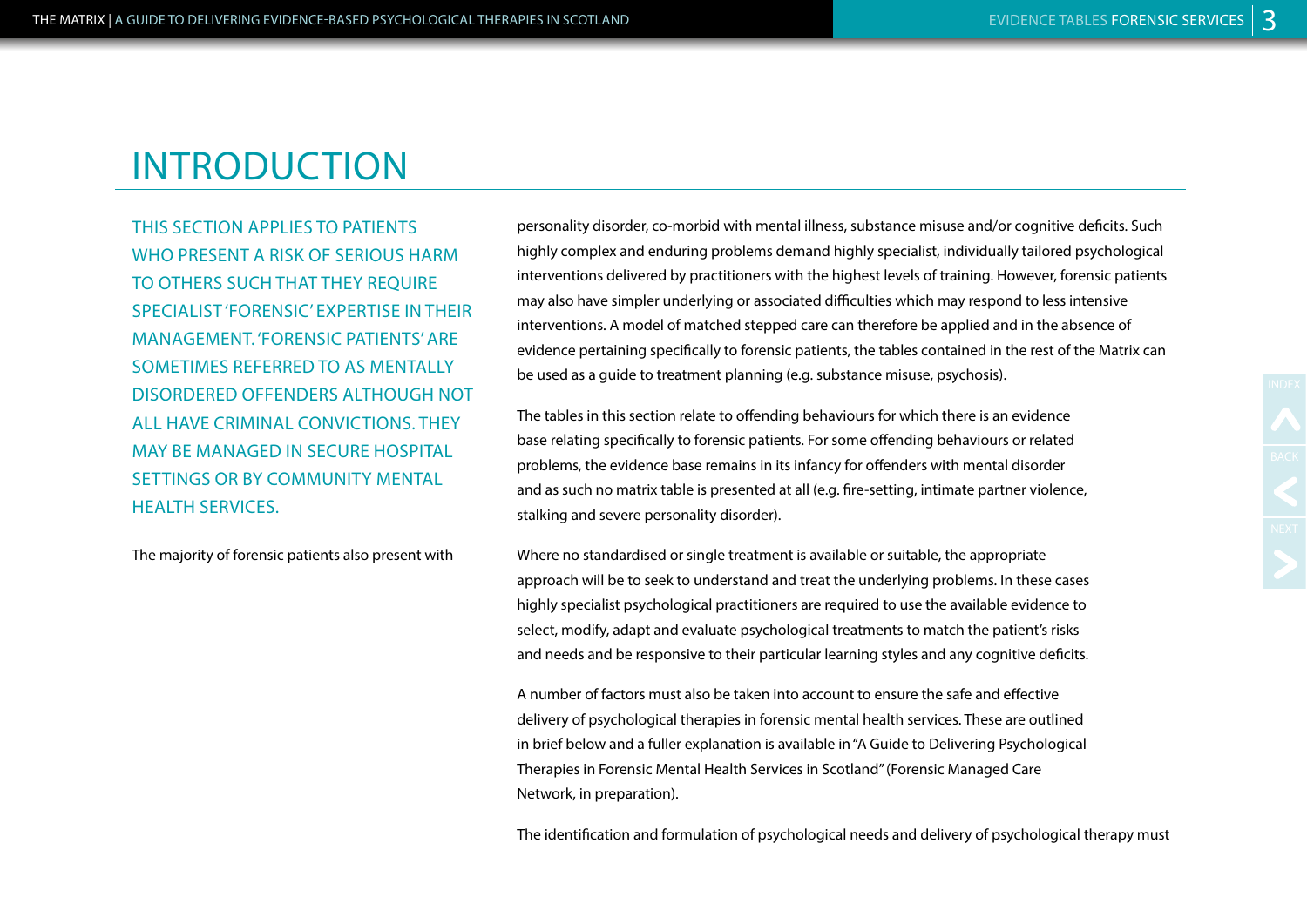be carried out as part of a risk assessment and management process. This process is concerned with identifying and addressing the full range of patients' risks and needs. It allows for the appropriate sequencing of interventions relative to other aspects of the recovery or care plan and regular reviews of this based on progress. Practitioners with highly specialist skills in the assessment of risk of harm to self and others are required to review patients' progress in psychological therapy in terms of the impact on risk.

The majority of sexual and violent offenders have personality disorder, particularly those who cause serious harm and/or who offend repeatedly. Where these patients present to mental health services because of their co-morbid mental illness or learning disability, the type and range of personality difficulties must also be assessed. These will range from simple personality disorder (only one DSM-IV cluster diagnosis) to complex and severe personality disorder (meeting criteria for several disorders spanning more than one cluster) to psychopathy. Although personality disorder is rarely the reason someone presents to mental health practitioners, understanding the effects of personality disorder plays a crucial role in addressing offending behaviour, in delivering treatment for other conditions and in determining poor emotional, interpersonal and behavioural functioning which can significantly impact on management. Psychological interventions for those with personality disorders should aim to: (1) help staff formulate, interact with and manage the patient (2) improve personality functioning through specific therapies; (3) reduce risk of re-offending through appropriately responsive offending behaviour programmes.

All forensic patients should be subject to the Care Programming Approach (CPA). This ensures adherence to an appropriate risk assessment and management process and

## **ONE**

TWO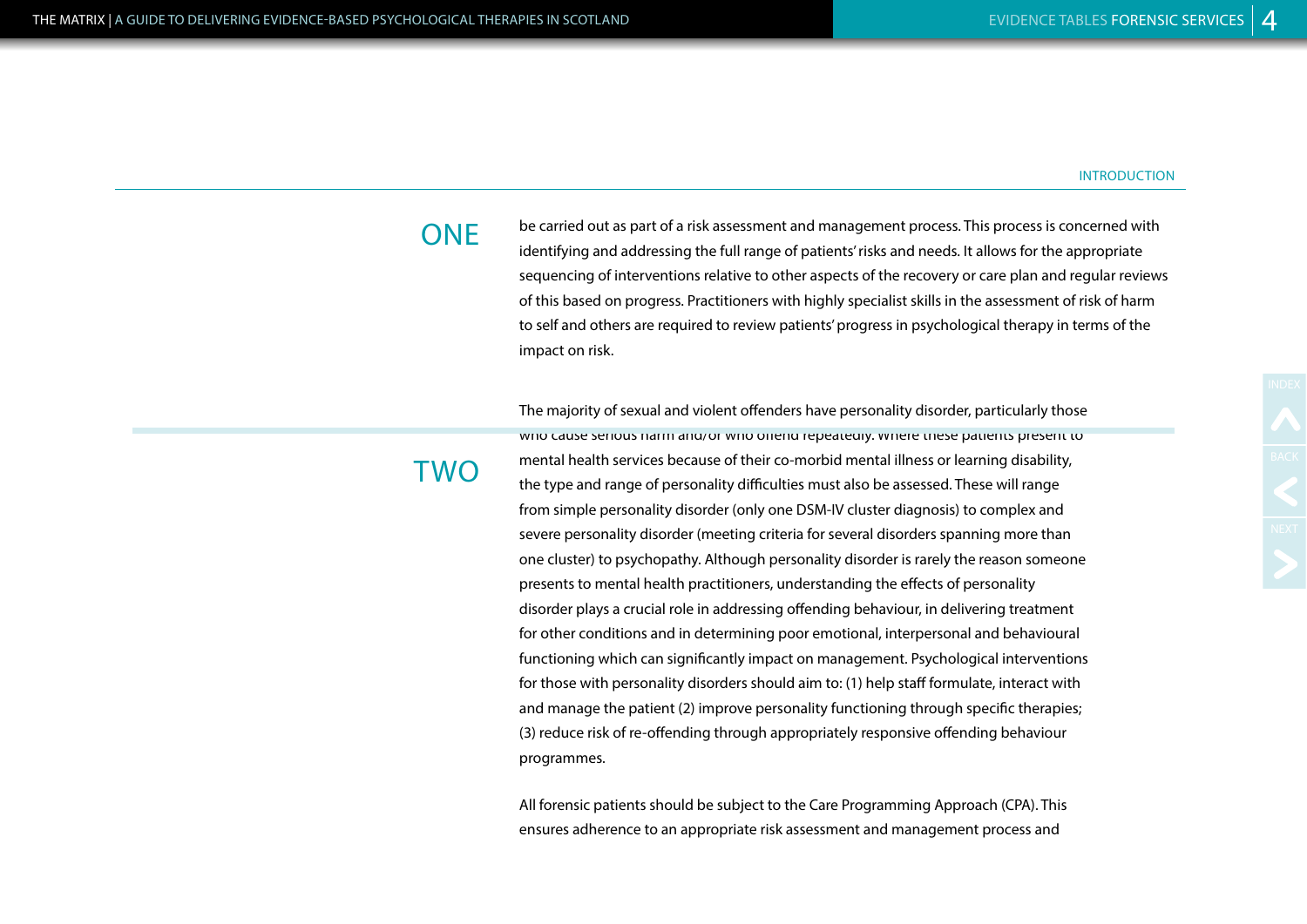provides a mechanism for reviewing risk management plans including those addressing psychological needs.

Motivation to engage in treatment, known as 'readiness to change', seems to influence an offender's response to psychological work. While motivational strategies with individual patients may help, a positive therapeutic ethos is also essential for readiness. Effective multidisciplinary working, robust supervision and reflective practice systems, a psychologically-minded workforce, and paying close attention to the organisational, physical, social and psychological environment are important factors in this.

Strengths based approaches, such as the 'Good Lives' model, show promise with offenders and are consistent with the philosophy of 'recovery' from mental disorder. In line with this, interventions should be designed to enable individuals to make positive choices and changes in their lives and to capitalise on natural opportunities to develop non-offending and mentally healthy lifestyles. Occupational, social, creative and learning opportunities form a key part of this as does the promotion of physical exercise and wellbeing.

The rights of the patient must be carefully balanced against the rights of the public to be

## **THREE**

FOUR

**FIVE**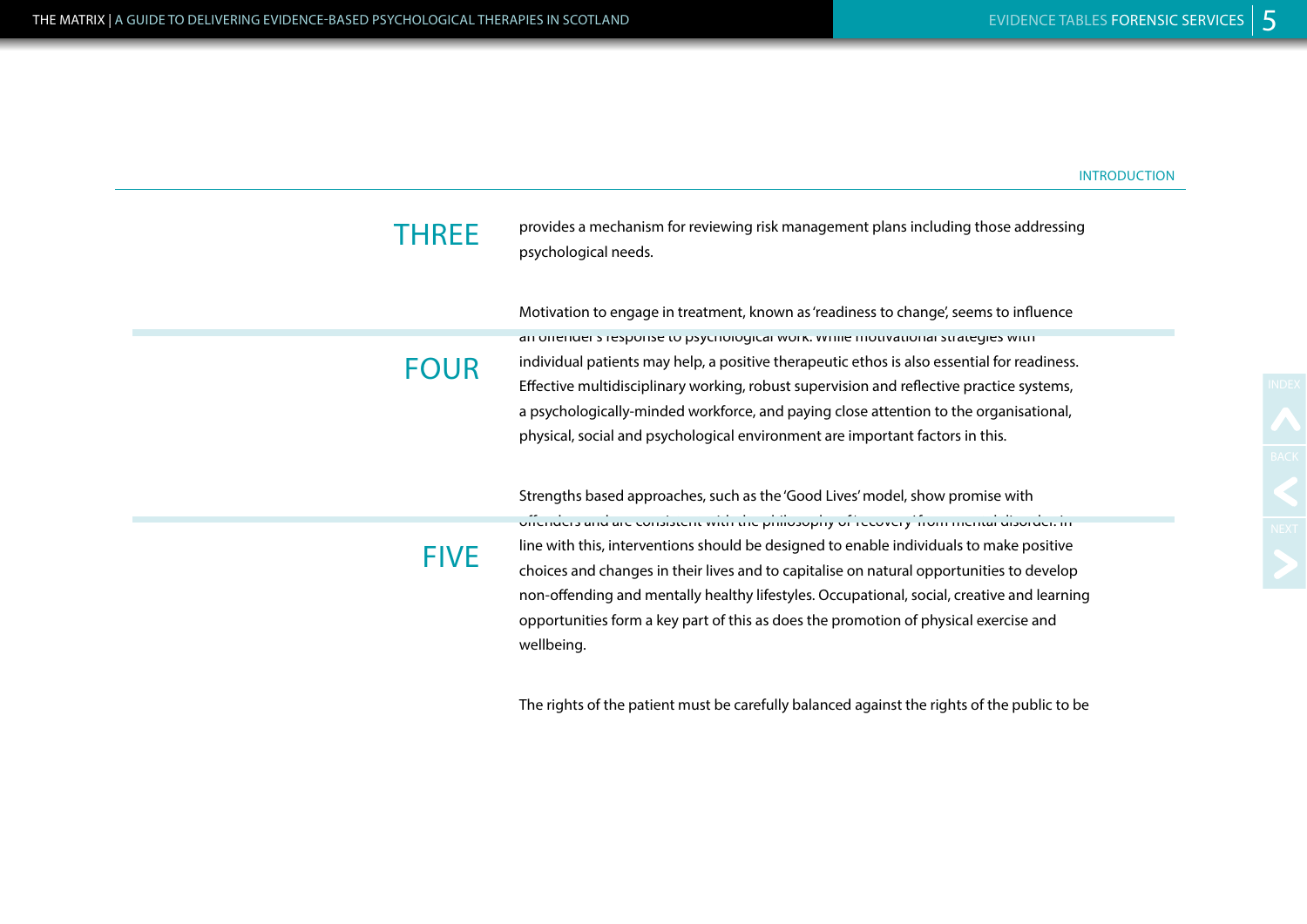#### protected from harm. SIX

## **SEVEN**

Mental health services have a duty to cooperate with other agencies (e.g. the Mental Health Tribunal Service, Multi-Agency Public Protection Arrangements, the Parole Board for Scotland, Scottish Government, Scottish Courts, Risk Management Authority and the Scottish Prison Service etc). This may require that information about patients' psychological needs or progress in therapy which is relevant to their risk management is shared.

### DEFINED IN THE MAIN MATRIX APPLY. HOWEVER, THE FOLLOWING SHOULD BE NOTED:

■ The tables are divided into sections pertaining to major clinical and behavioural problems, but it is

### IN INTERPRETING THE TABLES, THE CRITERIA FOR A, B AND C EVIDENCE AS

important to recognise that these divisions are to some extent arbitrary as most forensic patients have multiple and interlinked problems.

- Studies of non-mentally disordered offenders are generally more widespread and are worthy of mention in the forensic mental health matrix as it is highly likely that at least some forensic patients (particularly those with personality disorders) will occur in non-offender samples. However it is also the case that many studies have specific exclusion criteria such that offenders with mental health problems are not likely to form part of the sample. Studies of offender populations where there is no formal assessment of mental disorder but are nevertheless of particularly high quality (RCTs or meta-analyses or systematic review) will be given a B rating in the tables.
- The references in the tables provide an example of the best level of evidence in relation to each treatment at present.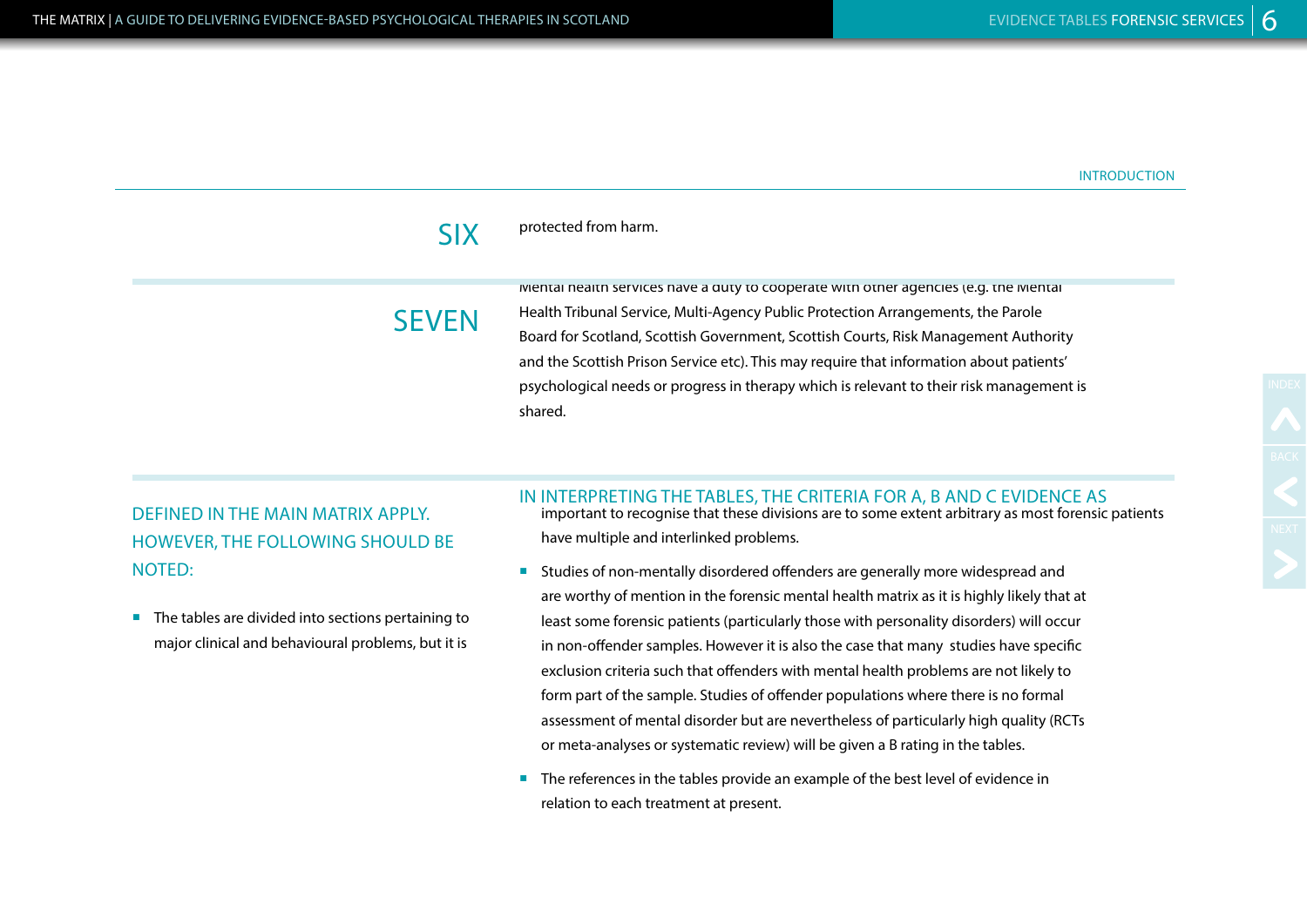INTENSITY OF INTERVENTION THE FOLLOWING DESCRIPTIONS RELATE TO INTERVENTIONS FOR FORENSIC PATIENTS. ALTHOUGH IN GENERAL LOW INTENSITY INTERVENTIONS WILL BE SHORTER, THIS WILL DEPEND ON THE RESPONSIVITY NEEDS OF EACH PATIENT. IN ADDRESSING THE MENTAL HEALTH NEEDS OF FORENSIC PATIENTS, THE GUIDANCE CONTAINED IN THE ORIGINAL MATRIX SHOULD BE USED AS A GUIDE.

Low Intensity interventions are brief interventions aimed at current distress or transient or mild mental health problems but may have a limited effect on overall functioning or risk of re-offending.

High Intensity denotes a standardised psychological therapy delivered to a formal protocol or model for mental health problems with significant effect on functioning and where there is a significant effect on risk of re-offending and future risk of harm.

Specialist interventions are standardised high intensity psychological therapies developed and modified for specific patient groups. These are aimed at moderate/ severe mental health problems with significant effect on functioning. The interventions themselves are generally targeted at patients with more complex risk and needs and are directly related to offending behaviour and its causes.

Highly Specialist interventions are psychological therapies or interventions based on case formulations that may be drawn from a range of psychological models and are individually tailored to the patient's mental health problems and where risk assessment and management are key drivers in the execution of the therapy.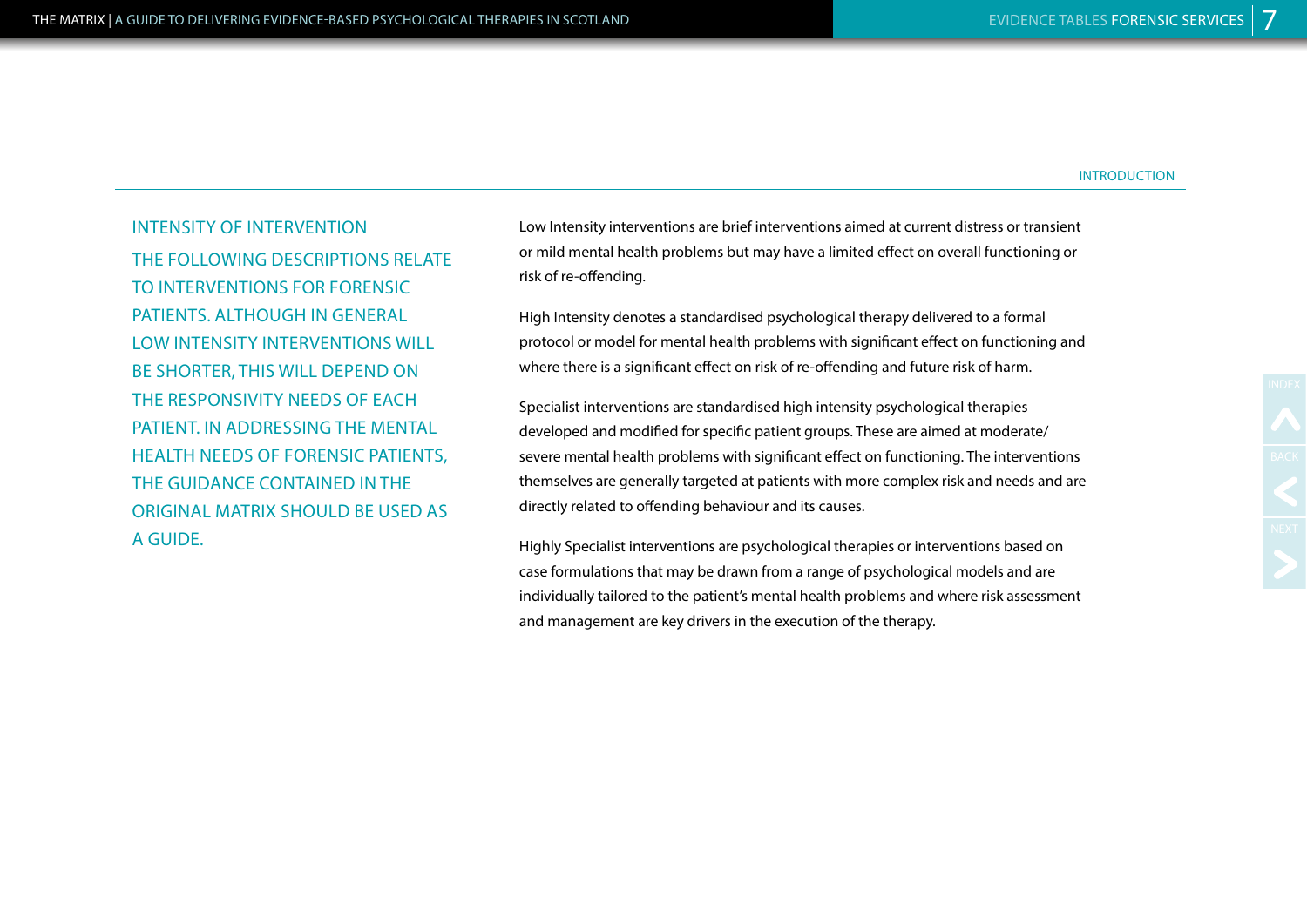## ANGER-RELATED AGGRESSION

Table showing strongest level of evidence from interventions used with adult male patients where anger dyscontrol is a principle cause of aggressive and violent behaviour. Some other approaches show promise but lack controlled trials. The routine allocation of violent offenders to anger interventions may be ineffective or counterproductive so the presence of anger as a problem requires to be formerly established.

| Level of Severity | Level of Service                                                                                                                    | Intensity of Intervention       | What Intervention?          | Recommendation          |
|-------------------|-------------------------------------------------------------------------------------------------------------------------------------|---------------------------------|-----------------------------|-------------------------|
| Mild - Moderate   | Secondary specialist or outpatient service<br>or tertiary forensic mental health service in<br>secure hospital, prison or community | High Intensity                  | <b>CBT Anger Management</b> | $A^1$                   |
| Complex           | Secondary specialist or outpatient service<br>or tertiary forensic mental health service in<br>secure hospital, prison or community | Specialist-Highly<br>Specialist | <b>CBT Anger Management</b> | $A^2$<br>B <sup>3</sup> |
|                   |                                                                                                                                     |                                 |                             | <b>REFERENCES</b>       |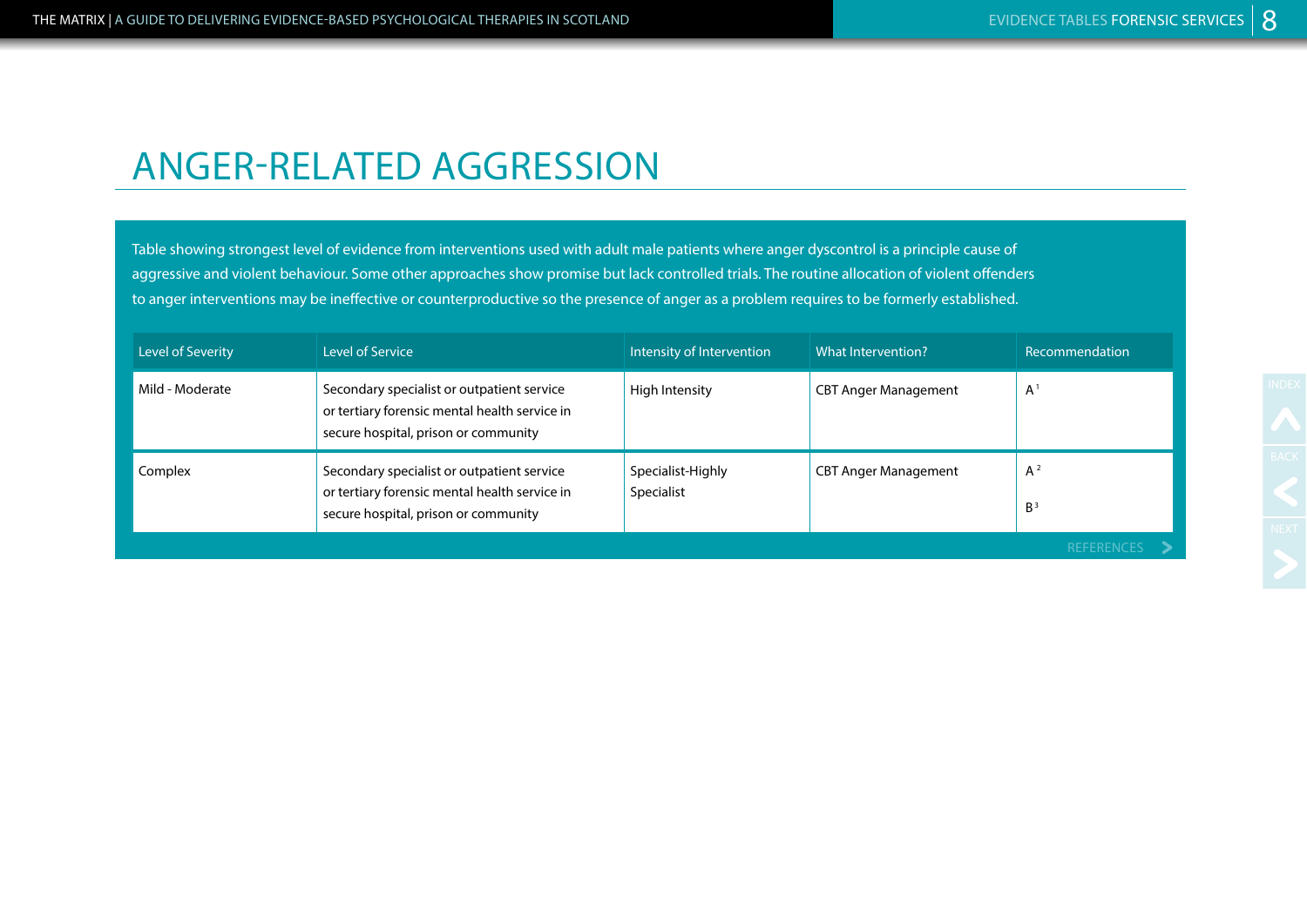# GENERAL VIOLENCE

Table showing strongest level of evidence from broad interventions used with adult male patients to address violent behaviour which is more wilful/considered or instrumental in nature as opposed to principally resulting from anger dyscontrol. Violence is defined here as "actual attempted, or threatened harm to a person or persons…violence is behaviour which is obviously likely to cause harm to another person or persons" (1). Due to the multiple causal factors for violence and the heterogeneous nature of client population there is no single conceptual model to guide general violence interventions.

| Level of Severity | Level of Service                                                                   | Intensity of Intervention | What Intervention? | Recommendation    |
|-------------------|------------------------------------------------------------------------------------|---------------------------|--------------------|-------------------|
| Moderate - Severe | Tertiary forensic mental health service in<br>secure hospital, prison or community | High Intensity            | <b>CBT</b>         | B <sup>2</sup>    |
|                   |                                                                                    |                           |                    | <b>REFERENCES</b> |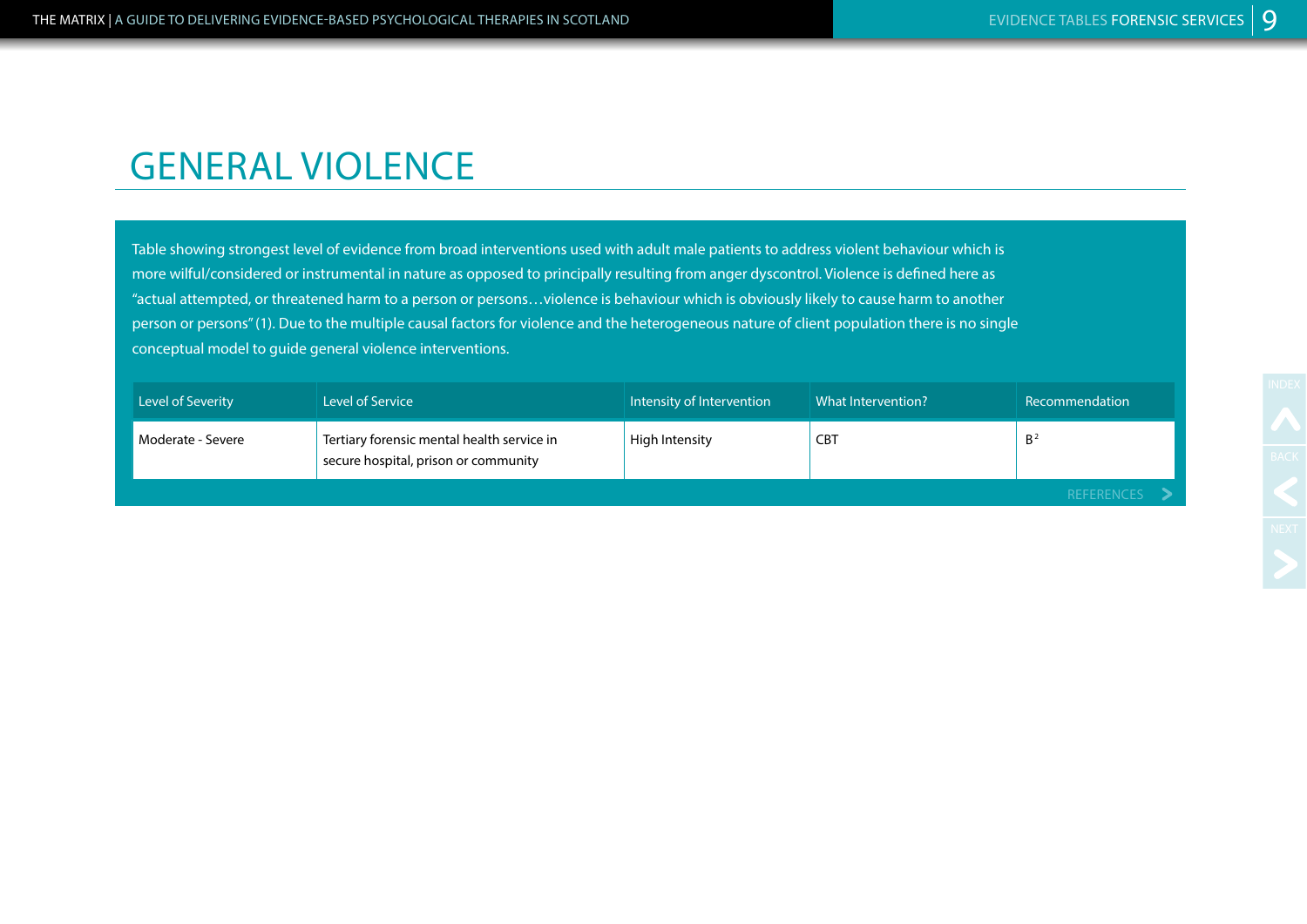# SEXUAL OFFENDING

The following interventions are recommended for adult males who are assessed as posing a risk of sexual offending. These may be individuals who have committed sexual offences, individuals who have been sexually aggressive without facing criminal charges or individuals who present with urges, fantasies or behaviours indicating a risk of sexual offending. The table sets out the primary recommendations regarding psychological treatment within forensic mental health services.

Research has generally been conducted with groups of male sexual offenders who have committed rape and child sexual abuse. There is little evidence to indicate whether child and adult offenders should be treated separately. Specific programmes have been developed for internet offenders but outcome research is still awaited. Similarly limited evidence exists with regard to treatment outcome for female offenders, sexual murderers, and unconvicted sexual offenders. Denial is unrelated to risk of recidivism (except perhaps in lower risk incest offenders) and treatment can be modified to meet the needs of deniers.

| Level of Severity                                             | Level of Service                        | Intensity of Intervention             | What Intervention?     | Recommendation |
|---------------------------------------------------------------|-----------------------------------------|---------------------------------------|------------------------|----------------|
| Medium to high risk of<br>sexual recidivism                   | Tertiary forensic mental health service | High Intensity                        | <b>CBT</b>             | B <sup>1</sup> |
| Individuals with<br>paraphilias<br>(deviant sexual interests) | Tertiary forensic mental health service | High Intensity - Highly<br>Specialist | Behaviour modification |                |
|                                                               |                                         |                                       |                        | REFERENCES >   |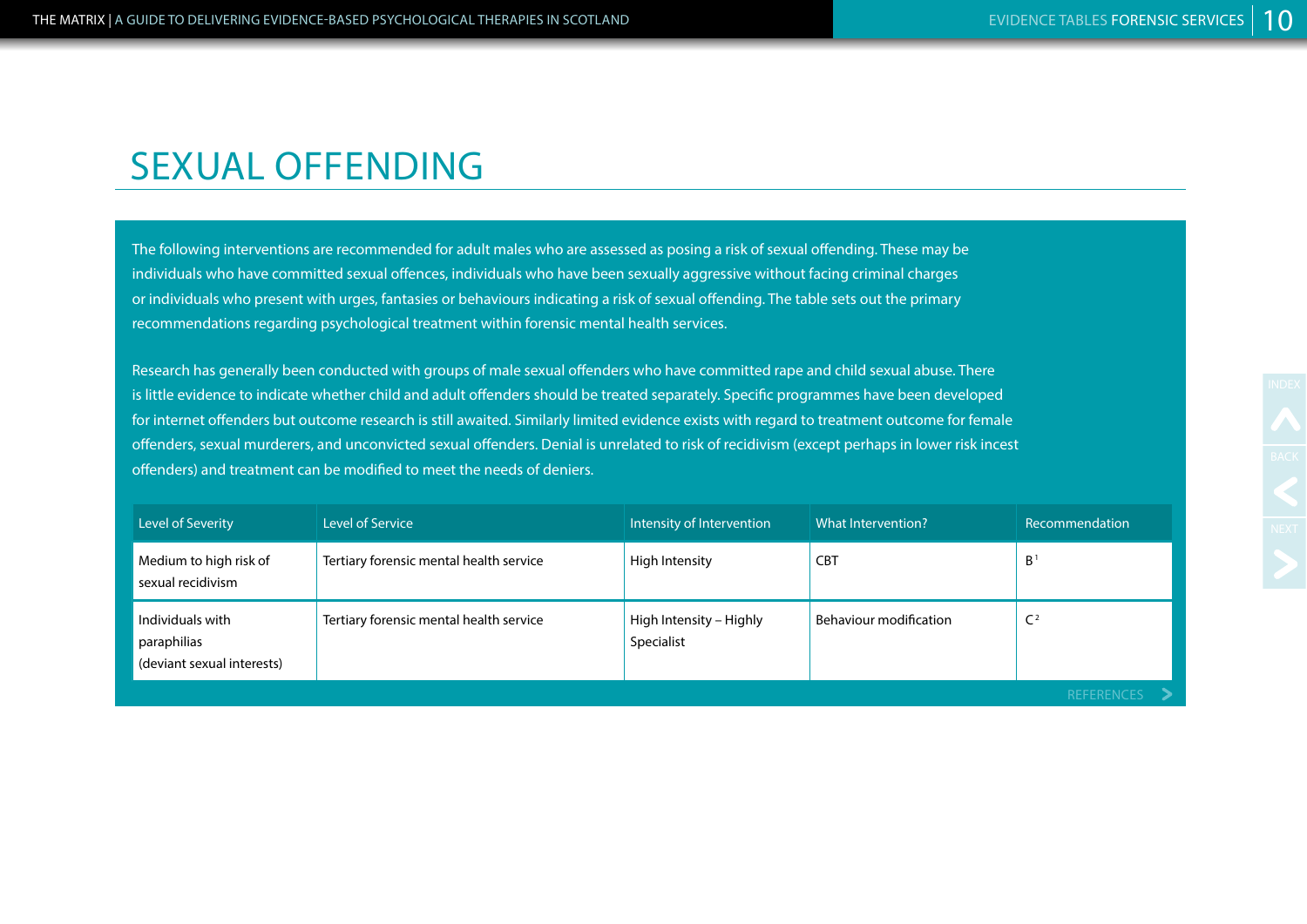# GENERAL OFFENDING BEHAVIOUR

| Level of Severity      | Level of Service                                                        | Intensity of Intervention              | What Intervention? | Recommendation   |
|------------------------|-------------------------------------------------------------------------|----------------------------------------|--------------------|------------------|
| All levels of severity | Secondary / specialist outpatient Or tertiary<br>forensic mental health | High intensity to highly<br>specialist | <b>CBT</b>         | B <sup>1,2</sup> |
|                        |                                                                         |                                        |                    | REFERENCES >     |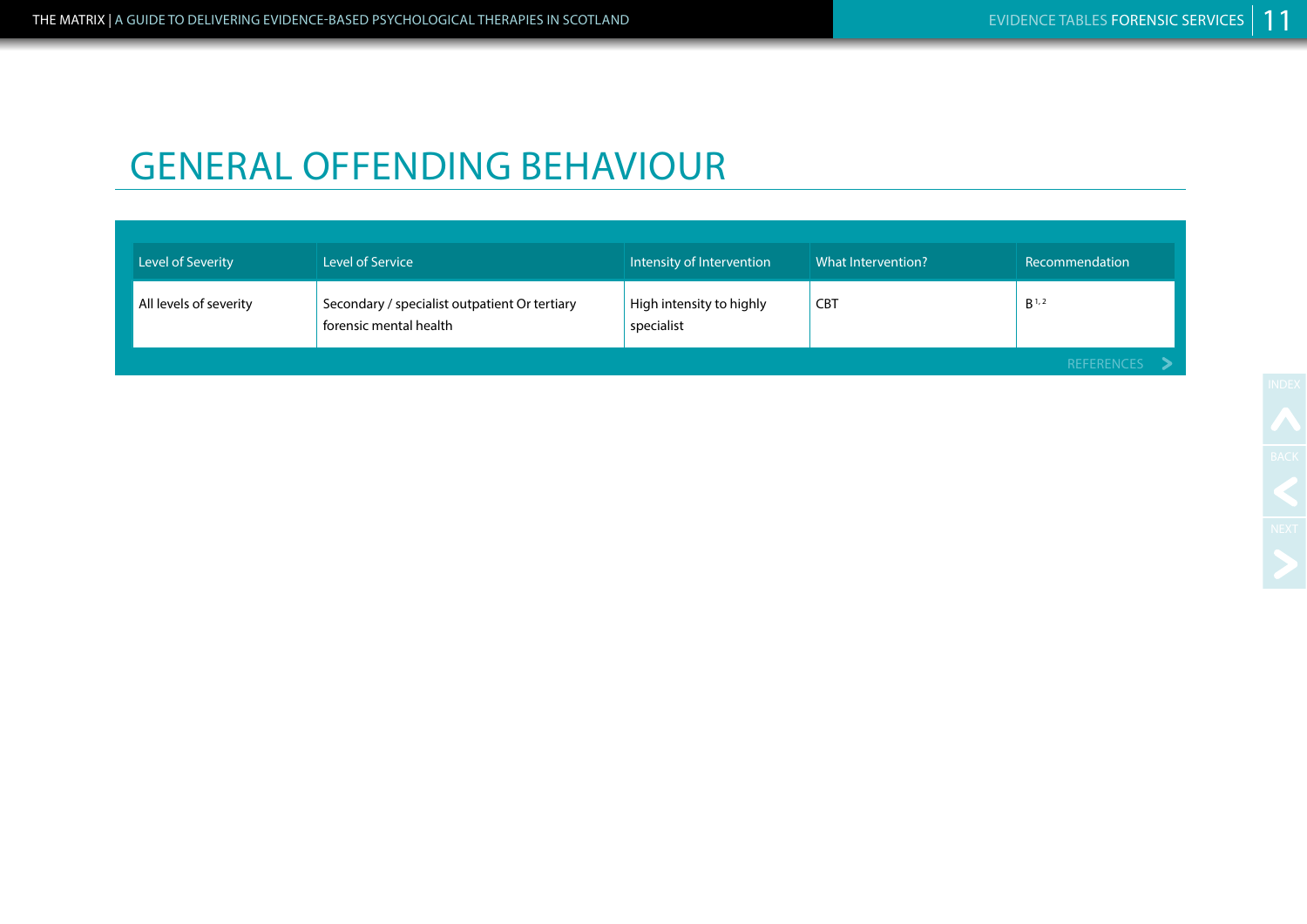## CONTRIBUTORS TO TABLES

| ANGER-RELATED AGGRESSION:    | Mark Ramm                    |
|------------------------------|------------------------------|
| SERIOUS (GENERAL) VIOLENCE:  | Mark Ramm                    |
| SEXUAL OFFENDING:            | Rajan Darjee and Lynda Todd  |
| GENERAL OFFENDING BEHAVIOUR: | Ruth Stocks and Rajan Darjee |

### REVIEWERS OF EVIDENCE FOR WHICH NO TABLE IS PRESENTED

DUE TO INSUFFICIENT EVIDENCE BASE TO SUPPORT SPECIFIC INTERVENTIONS:

| PERSONALITY DISORDER:      | Rajan Darjee, Lorraine Johnstone and Siobhan Murphy |
|----------------------------|-----------------------------------------------------|
| INTIMATE PARTNER VIOLENCE: | Liz Gilchrist                                       |
| STALKING:                  | Anna Sutherland and Catherine Creamer               |
| FIRE SETTING:              | Morag Slesser                                       |
| SUBSTANCE MISUSE:          | <b>Ruth Stocks</b>                                  |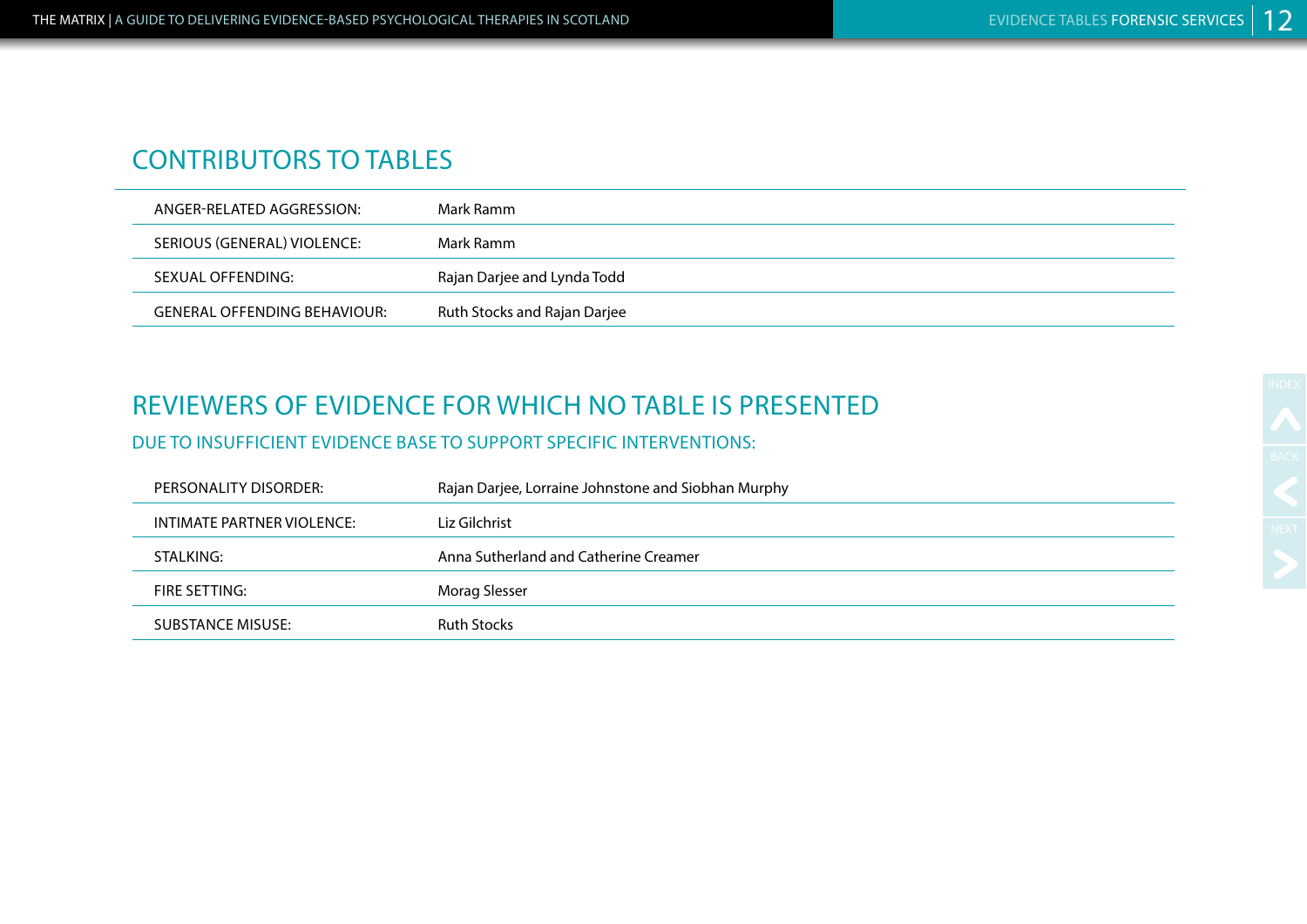# **REFERENCES**

### ANGER-RELATED AGGRESSION

- 1. Stermac, L. (1986). Anger control treatment for forensic patients. Journal of Interpersonal Violence, 1, 446-457
- 2. Taylor, J.L., Novaco, R.W., Gillmer, B.T., Robertson, A., & Thorne, I. (2005). Individual cognitive-behavioural anger treatment for people with mildborderline intellectual disabilities and histories of aggression: A controlled trial. British Journal of Clinical Psychology, I44, 367-382.
- 3. Haddock, G et al (2004). Cognitive-behaviour therapy for inpatients with psychosis and anger problems within a low secure environment. Behavioural and Cognitive Psychotherapy, 32 77-98

### GENERAL VIOLENCE

- 1. Webster, C.D.; Douglas, K.S.; Eaves, D; & Hart,S.D. (1997). HCR-20: Assessing Risk for Violence, Simon Fraser University, Vancouver.
- 2. Polaschek D.L.L. & Collie, R.M. (2004). Rehabilitating Serious Violent Adult Offenders: An Empirical and Theoretical Stocktake, Psychology, Crime & Law, 10(3), 321-334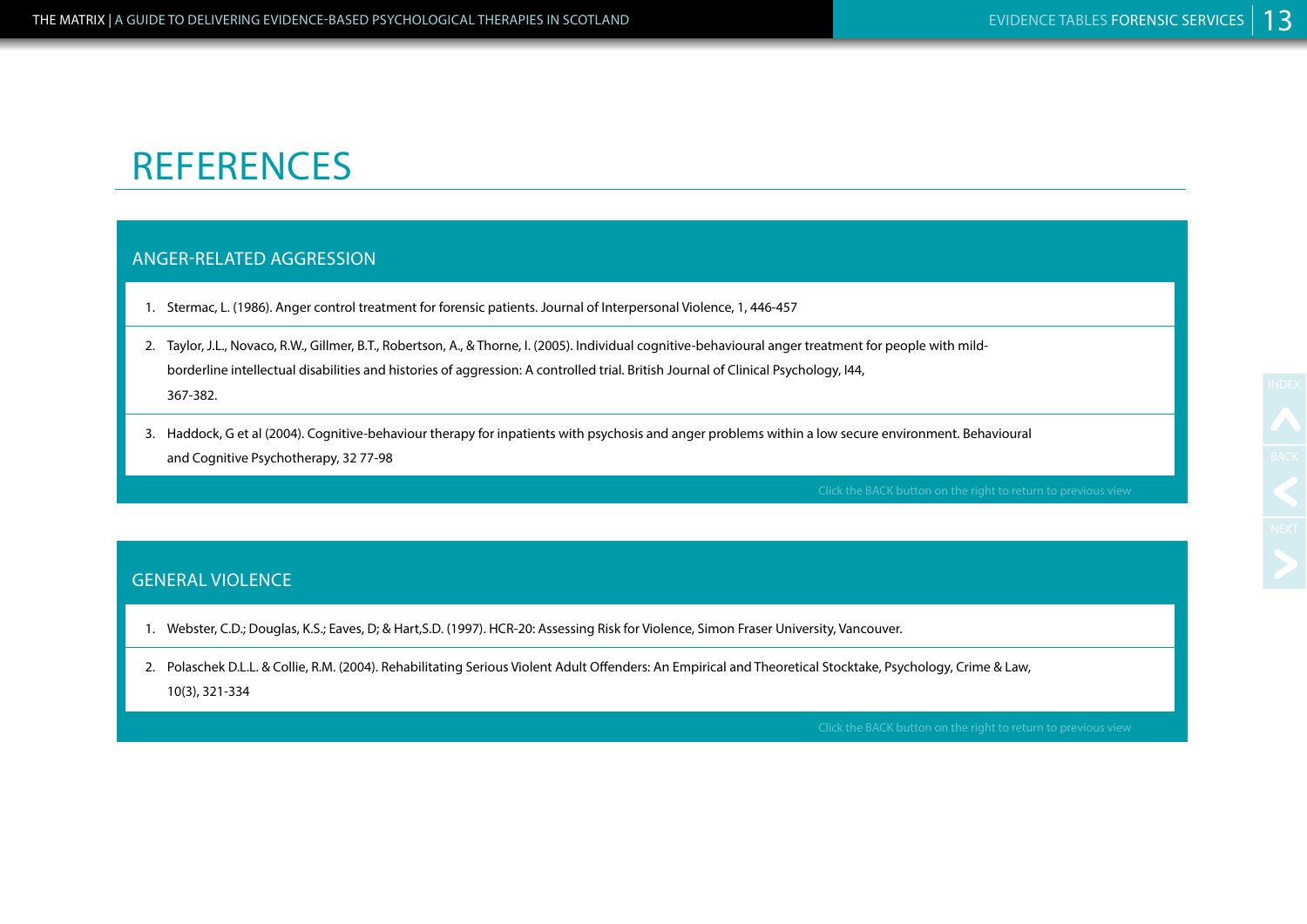#### **REFERENCES**

#### SEXUAL OFFENDING

- 1. Hanson RK Bourgon, G., Helmus, L., Hodgson, S. (2009) A meta-analysis of the effectiveness of treatment for sexual offenders: risk, needs, and responsivity. Public Safety Canada
- 2. Marshall W.L., O'Brien, M.D. & Marshall, L. (2009). Modifying Sexual Preferences. In, Assessment and Treatment of Sex Offenders a hand book. Edited by Beech AR, Craig LA and Browne KD. Wiley-Blackwell, Chichester

### GENERAL OFFENDING BEHAVIOUR

- 1. British Psychological Society and Royal College of Psychiatrists. (2010). Antisocial Personality Disorder: The NICE Guideline on Treatment, Management and Prevention.
- 2. Cann, J., Falshaw, L., Nugent, K., et al. (2003) Understanding what works: accredited cognitive skills programmes for adult men and young offenders. Home Office Research Findings Number 226. London: Home Office.